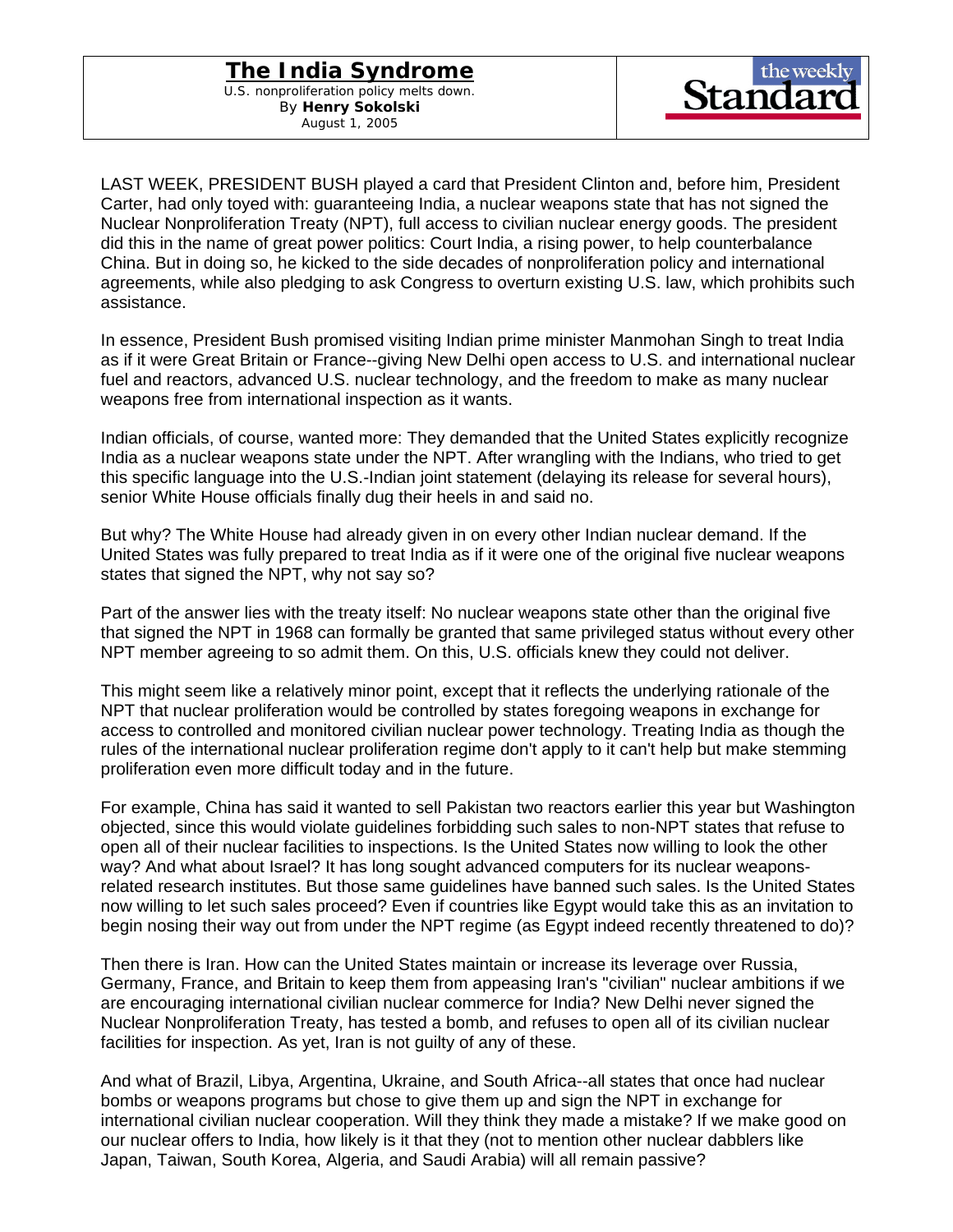Finally, there's the question of how discriminating the United States and its friends are going to be in sharing nuclear power reactors, with all of their attendant proliferation risks (hazards that Secretary of State Condoleezza Rice cited earlier this month when she announced that the 1994 reactor deal with North Korea was officially dead). Backers of reactor aid to India insist nuclear power is a timely fix for India's oil and natural gas consumption, coal pollution, and global warming. But if it is, it is hard to see why anyone should be deprived of nuclear power.

No one seems to be asking the basic question of whether doing all this damage to the nuclear nonproliferation regime is the best way to tackle India's energy woes. The fact is, about half of India's energy now comes from the burning of cow dung and twigs. The best way to fix this--in the name of sanitation and global warming--is to go with what's most economical. Given the location and the consumers involved, that means bypassing the difficult, costly task of hooking them all up to India's incomplete electrical grid and instead deploying small, decentralized energy systems (e.g., windmills, small hydro, and biomass). The next biggest chunk of India's energy consumption, roughly a third, consists of oil used to power cars and trucks--vehicles that are unlikely to tap into electricity-generated fuel for decades.

That brings us to electricity, about 20 percent of the energy India consumes. An overwhelming proportion of this--60 to 80 percent--comes from the burning of coal. Coal's dominance in India is unlikely to change soon. (India sits on the world's third largest reserve.) As the *Wall Street Journal*  recently noted, the quickest way for India to get more and cleaner electricity is for it to mine, transport, and burn coal more cleanly.

And what about nuclear power? It provides less than 3 percent of the electricity India consumes. Why is the nuclear contribution so small? It is hobbled by government design. The Indian government walled off its civilian nuclear program from private or local ownership, as well as from foreign investment and management. As a result, India's civilian nuclear program is exceedingly expensive, egregiously mismanaged, and technically overambitious. None of this--no matter how much help the program gets from the outside--is likely to change anytime soon.

The realist rejoinder to these points is that, however slight the economic merits of nuclear aid to New Delhi might be, New Delhi wants the help, so we should give it. If we want to keep India from buying energy from Iran, and have it counterbalance China, nuclear aid, they argue, is simply the price of doing business.

This sounds plausible, except for one thing: The Indians are quite clear that they are not about to cooperate. Good relations with Iran are critical for India to gain access to affordable natural gas and to fend off terrorists from Afghanistan. China is a country India wants to gain investment from, not someone it wants to ruffle, least of all by acting as Washington's geopolitical pawn. There surely is no Indian desire to ramp up nuclear or military production to match Beijing weapon-for-weapon.

This suggests that while it may make sense to help India grow its economy, using New Delhi as a strategic fix for a rising China is hardly in the cards. Indeed, until India sees that it is in its interest to align itself firmly with the United States, all that Washington will get from New Delhi is a list of goodies that it wants as it plays the role of the newest pretty girl on the block.

The irony in all of this is that one of the reasons India sought relief from the current set of nuclear rules is that they are actually working. Specifically, the French, who run most of the uranium mines in Africa, have been blocking sales of fresh uranium to non-NPT states like India. The Russians, in a fit of law-abidingness, recently told New Delhi they could no longer supply it with nuclear fuel for its two light water reactors at Tarapur. The net result has been that India has had to run its reactors less to save fuel. That the U.S. offer to India has undercut the French and Russians' adherence to the rules is more than a bit awkward.

WHAT THEN SHOULD WE DO? First, recognize that with presidential initiatives of this sort, taking it all back isn't really much of a political option. Still, the United States can and must assure the